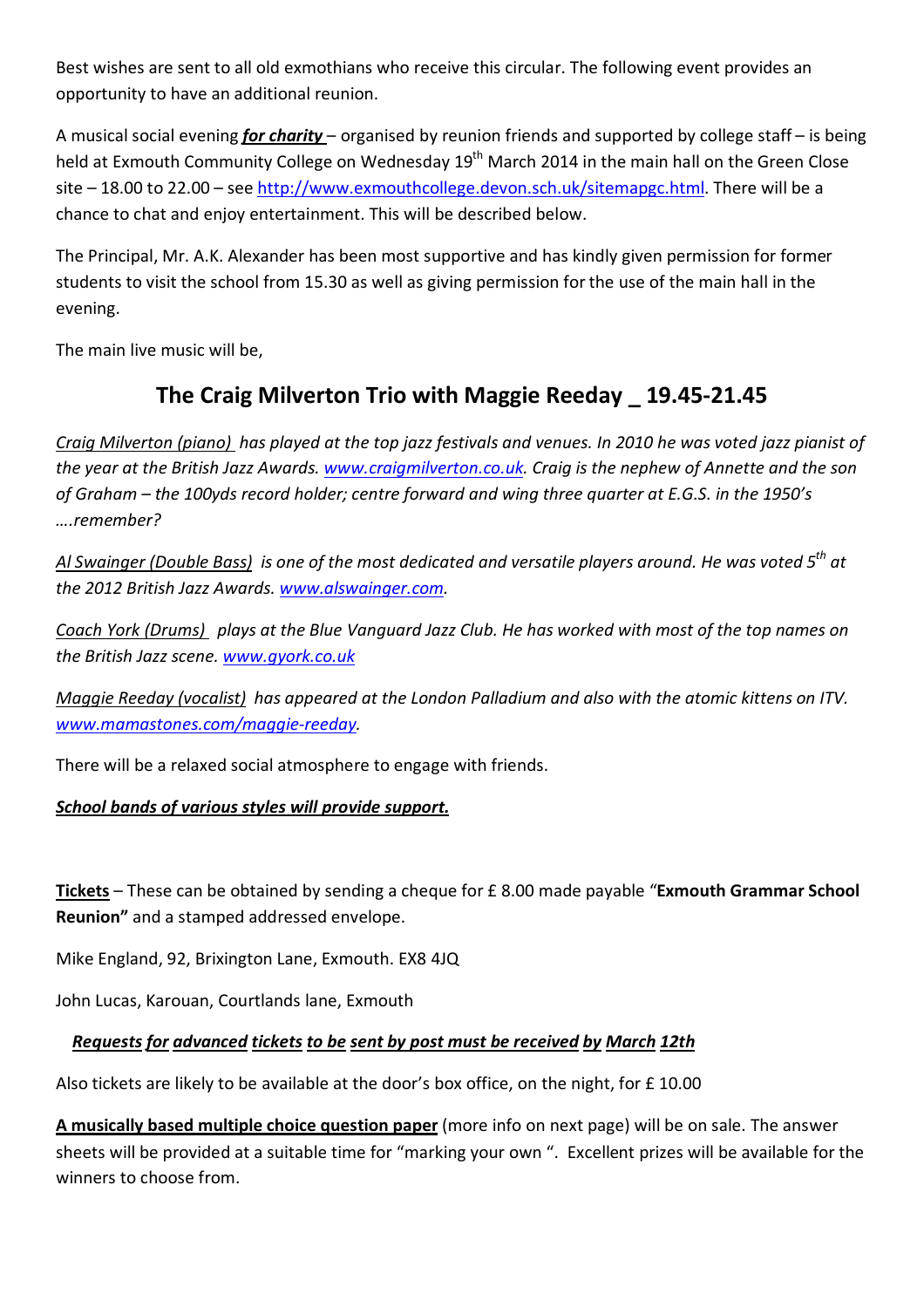## *Sample Questions.*

*1. Who forgot their name in 2010? a. Madonna b Britney Spears c Katy Perry d. Rihanna e. Leona Lewis*

*2. True Love can be found in a South Pacific b. Phear Park c. Oklahoma d Drury Lane e High Society*

*3. Who christened the roaring twenties the "Jazz Age"? a George Gershwin b Aaron Copeland c Duke Ellington d F Scott Fitzgerald e Ira Gershwin*

*4. Complete the words belonging to a famous song of yesteryear … YING TONG a ee ah oh b mo ri ah toe c yiddle e po d allo allo e idle I po*

*5 Whose music would you enjoy in a "Brief Encounter"? a the Beatles b Craig Milverton c Brahms d Rachmaninov e Kylie Minogue.*

Better questions than these are being received which cover classical, jazz, country and western etc. and musical notation. (Join in the fun)! Please help the compilation of a question bank enabling the final production of 50 questions – 2 marks per question; only 1 if internet used. These questions can be e:mailed to canewman@hotmail.co.uk. Those who send the most number of questions which are selected for the final paper will receive a prize reward.

**The balance of takings after deductions for expenses will be donated to a charity**. Multiple Sclerosis; British Heart Foundation will be the recipients if they are in agreement.

*Also an appropriate contribution could be given to the reunion funds for an S.J.Fudge memorial trophy*  which is under discussion. If this goes ahead, and the college accept then it might be presented to a student *at the reunion on Friday, October 3rd .* 

An application to East Devon district council has been made for a temporary event licence and for the sale of **alcohol**. Elaine has made contact with a supplier. It is likely to be a very limited bar though. Some other refreshments will be on sale.

The main hall at the college will be arranged with **cabaret styled seating** to create a club atmosphere. All age groupings may attend so a dancing area will be made available.

## **Prizes**

- *Prizes required for raffle and quiz. All donations gratefully received. (Proceeds from these will be appropriately donated to the Reunion Fund) Photographic art by Deidre Jennings (Rayment); A mystery prize by Terry Fray's; an autographed jazz CD by Alan Barnes and other goods from Chris Newman; Round of golf for 4 at Woodbury Park; Bottle of Malt Whisky and a round of golf at East Devon from Mike England.Please e: mail one of those named below if you have an offer.*
- *Please make contact if interested and keep March 19th 2014 in your diary. (Volunteers to help on the night will be made most welcome).*

## **Initial contacts again**

**Elaine home 01643 841751 mobile 07767690678 e:mail elaine@thebagnalls.co.uk.**